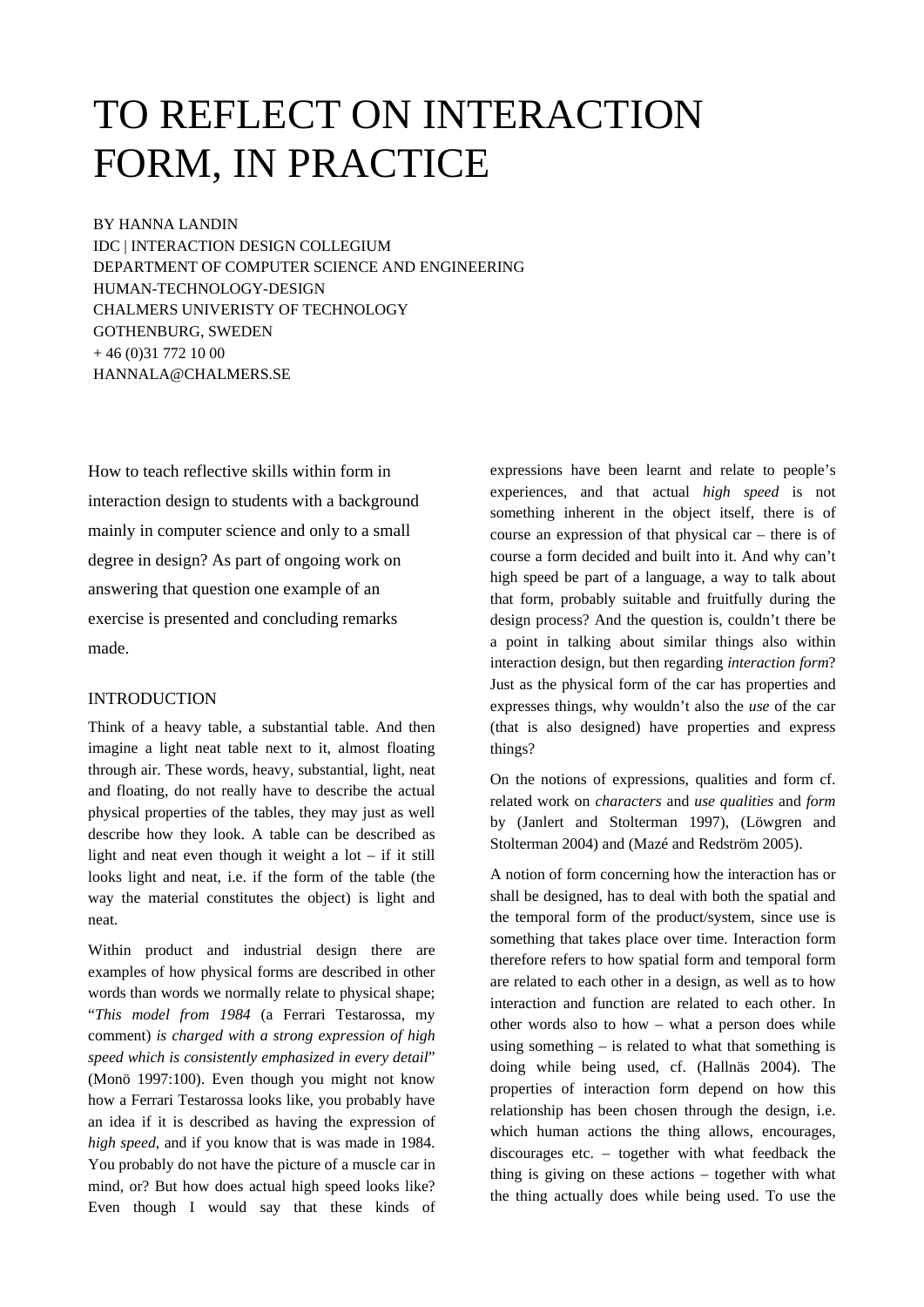notion of interaction form is then a way to discuss how these things has been or should be designed and related to each other.

In the car example interaction form thus concerns how the driver's actions are related to the performance and actions of the car. For example how the steering, accelerating etc. are related to the steering-wheel and pedals etc. (things that take place both in time and space). In different cars this is made differently. One can say that there is a difference in the expression of driving different cars that due to the construction of the car. It can for example be made in a more rough way, as in sports cars with manual gearbox where there can be a more direct contact between the interaction and the function, or it can be done in a more indirect way, as in cars with less horse-power and with automatic gearbox for example. To exclude the tachometer and reduce the sound of the engine are two examples of increasing the distance between interaction and function.

Just as a the earth can look flat and can therefore be 'experienced' to be flat, though it is not, there is a difference if a computational object is built in a clumsy way or just is experienced as clumsy. In other words, clumsy can be used in two different ways. It can be a word used to describe how people experience and perceive to use something, for example the user interface of  $MySpace<sup>1</sup>$  $MySpace<sup>1</sup>$  $MySpace<sup>1</sup>$ . Or, it can be something that rather describes the actual form of the product, for example when a user interface has been built in a clumsy way so that mistakes often are made by people interacting with the product. The distinction that can be fruitful from a design perspective to draw, is that in the latter example the interaction form is clumsy even though someone interacting with the product does not perceive it as clumsy. You can for example think that the product/system does something else than what it actually does, unaware of misunderstandings or faults (slips and errors) being made. In a way that was the case when Jas 39 crashed in 1989. The pilot tried to counteract some of the movements of the plane (caused by the wind), and without knowing that his commands exceeded the limitations that were set, he interpreted the lack of response as that the plane where not following his commands, so he reacted even more. Two of the conclusions were that the constructors of the steering system and the pilots should communicate more and the control stick's effectiveness was too high,

<span id="page-1-1"></span><span id="page-1-0"></span>1 http://www.myspace.com

l

i.e. the design of it allowed unnecessary big manoeuvres.<sup>[2](#page-1-1)</sup>

In the exercise described in this paper the focus is on two interaction form properties described as fragile and magical (Landin 2006), (Landin 2005). A fragile interaction form property is when the relation between what you do and what the thing does, more or less easily breaks during use. This means that what you do no longer is related to what the thing does, and vice versa. A computer that freezes for example has a clear fragile interaction form. A distinction important to do is whether it is the interaction form that is fragile and not the thing itself, or whether both are fragile. (A product/system that possesses a fragile interaction form does not have to be fragile in itself. It may be so that the thing is constructed in such way that a person may not know how to interact, even though the thing (so called) works as usual. But if a thing is fragile in itself, if it can break, then a person might not be able to interact with it either, then the *interaction form* follows the *form* so to say.)

| <b>Adobe Photoshop</b> |        |                  |                 |               |  |
|------------------------|--------|------------------|-----------------|---------------|--|
| File I                 |        | Edit Image Layer |                 | Select Filter |  |
| New…                   |        |                  | Ctrl+N          |               |  |
| Open                   |        |                  | Ctrl+O          |               |  |
| Browse…                |        |                  | Shft+Ctrl+O     |               |  |
| Open As                |        |                  | Alt+Ctrl+O      |               |  |
| Open Recent            |        |                  |                 |               |  |
| Close                  |        |                  | Ctrl+W          |               |  |
| Save                   |        |                  | Ctrl+S          |               |  |
| Save As                |        |                  | Shft+Ctrl+S     |               |  |
| Save for Web           |        |                  | Alt+Shft+Ctrl+S |               |  |
| Revert                 |        |                  |                 |               |  |
|                        | Place… |                  |                 |               |  |

In Adobe Photoshop one's original file can quite easily be destroyed by mistake if one slips on the Shift-key using the keyboard shortcuts when 'saving as'. The similar keyboard shortcuts for to 'save' and to 'save as' can be said to increase the fragile interaction form, however the fact that in all newer versions of this software it is possible to go back quite far in 'history' reduce some of that fragility.

When the interaction is related to function in a magical way, it can for example imply that a person does not really understand how what he/she does is actually related to what the thing does. Many computational things can be said to possess this magical interaction form property, since people can quite easily learn to use products and see some interaction logic but, can not honestly say that they fully understand how the

1

<sup>2</sup> Haveri Provflygplanet JAS 39-1, Utredningsrapport M 1989:1, Juni 1989, Statens Haverikommission.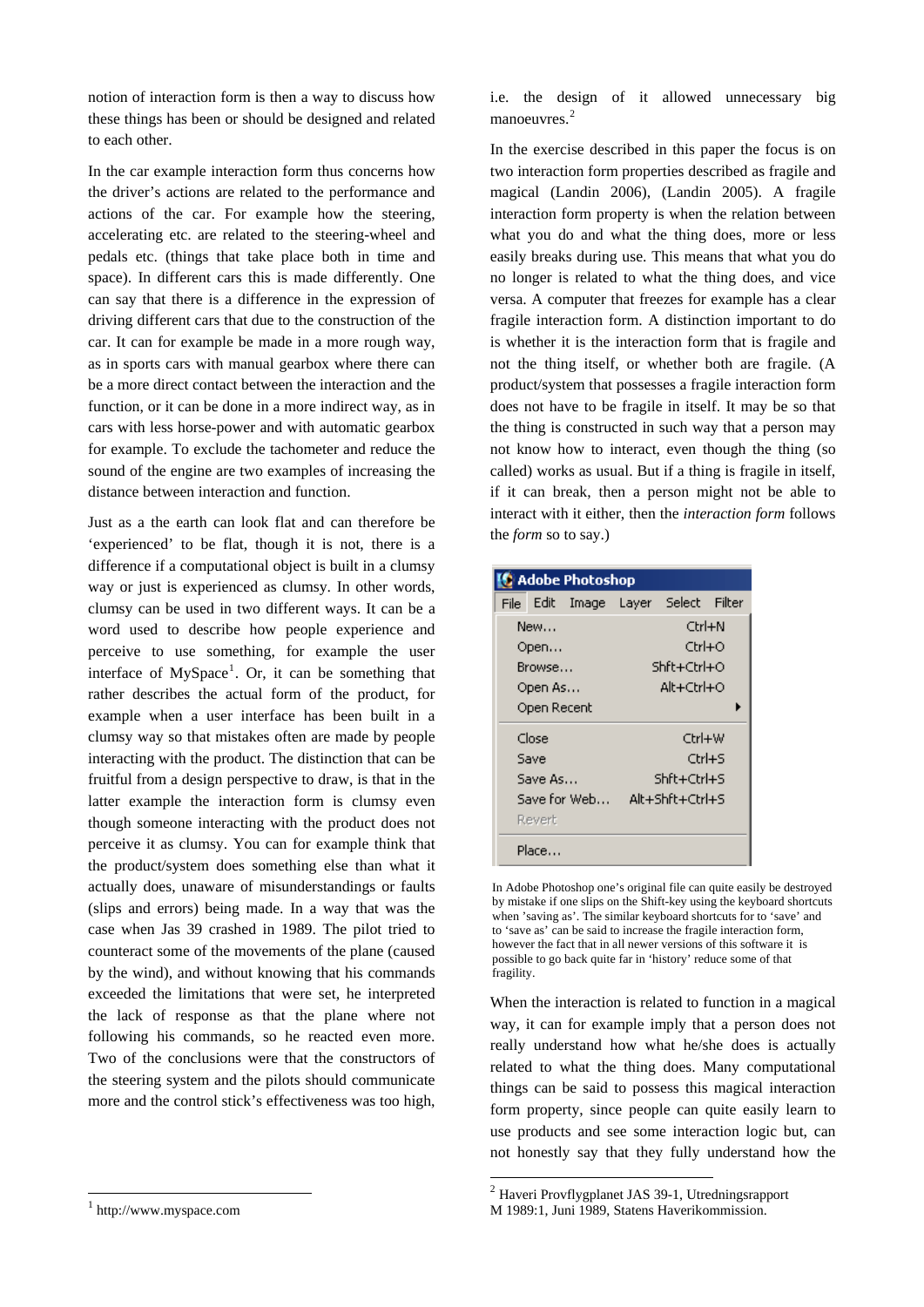products actually work. And still, people trust these products. The magical interaction form property is a way of expressing the phenomenon of products that people might let themselves be dependent of, or deceived by. A magical interaction form can be a result of complex products that people can not fully understand and therefore tend to ascribe various behaviours or characteristics to, but it can also be something intended by the designer. Clear examples are products that people do not consider as only hardware and software but also ascribe feelings, like Tamagotchi, Aibo and Furby. This has nothing to do with people being stupid, rather that they just choose themselves to think of the products as having feelings. On people responding to computational products and media as to other living beings see for example work done by Janlert and Stolterman, e.g. (Janlert and Stolterman 1997), or Reeves and Nass, e.g. (Nass, Steuer and Tauber 1994), that writes: "*People have done some amazing things in our labs. They have taken great care not to make a computer feel bad, they've felt physically threatened by mere pictures, and they've attributed to an animated line drawing a personality as rich as that of their best friend. It eventually occurred to us that people were not doing these things because they were childish, inexperienced, distracted or because they needed a metaphor. We had to acknowledge that these responses were fundamentally human, and we had to acknowledge that they were important.*" (Reeves and Nass 1996 p.8)



In the woods of Halland, Sweden, there is a rather big area with no mobile connection except for a parking lot more and less in the middle of nowhere. This results in people visiting the parking lot just to check their mobile phones and make calls. Can dependence be said to be an expression of the magical interaction form property?

More or less all computational products and many noncomputational too, can be said to possess the magical interaction form since i) many things are hard to grasp fully and ii) people tend to assign personality to and are dependent on and deceived by not just toys but also many other computational and non-computational products, sometimes consciously, sometimes unconsciously. What differs is often instead to which extent. Video calls can for example be said to have more of the magical interaction form property than a rocking-chair does. An interaction form property, such as fragile or magical, should not be seen as something binary, instead as something gradient that there could be more or less of and in different ways. To design something is therefore also creating how and how much, intentionally or unintentionally.

A product can of course be used and interacted with in other ways than the designer thought of, and in that case the expressions during use might also be other than the thought of. However, expressions during *unthought-of* use depend as much on the product as expressions during *thought-of* use since it is the inbuilt limitations and possibilities of the products in the interaction form that anyhow make the product possible to use and interact with in all possible ways. Intentional ways as well as unintentional ways.

From a design perspective there can be a point in thinking of interaction forms and expressions as something inbuilt into a product. If so, one can not only make the distinction between forms and expressions of physical objects as such, and forms and expressions of interaction and use, but also between the aesthetic experience during *actual* use and interaction aesthetics of the object regarding *potential* use. Since *actual* use and experience cannot be mastered there can be a point in focusing on what can be, i.e. the aesthetics of the object itself, and then designed regarding *potential* use and interaction.

## THE EXERCISE

After about 20 minutes of introduction that corresponds to the introduction above, an exercise was given to Master's students in interaction design. Their backgrounds vary but the majority have completed three years of engineering studies in IT or computer science, and all of them have taken a course in HCI. The students had three hours for the exercise.

Credit cards were taken as an example of a product/system with a fragile interaction form in the introduction for the students. Credit card systems (like Visa, MasterCard etc.) have a fragile interaction form in that sense that it is possible for others to use your money, without your allowance and knowing. It should only be the allowed ones, but if someone else gets hold of the critical numbers (through skimming for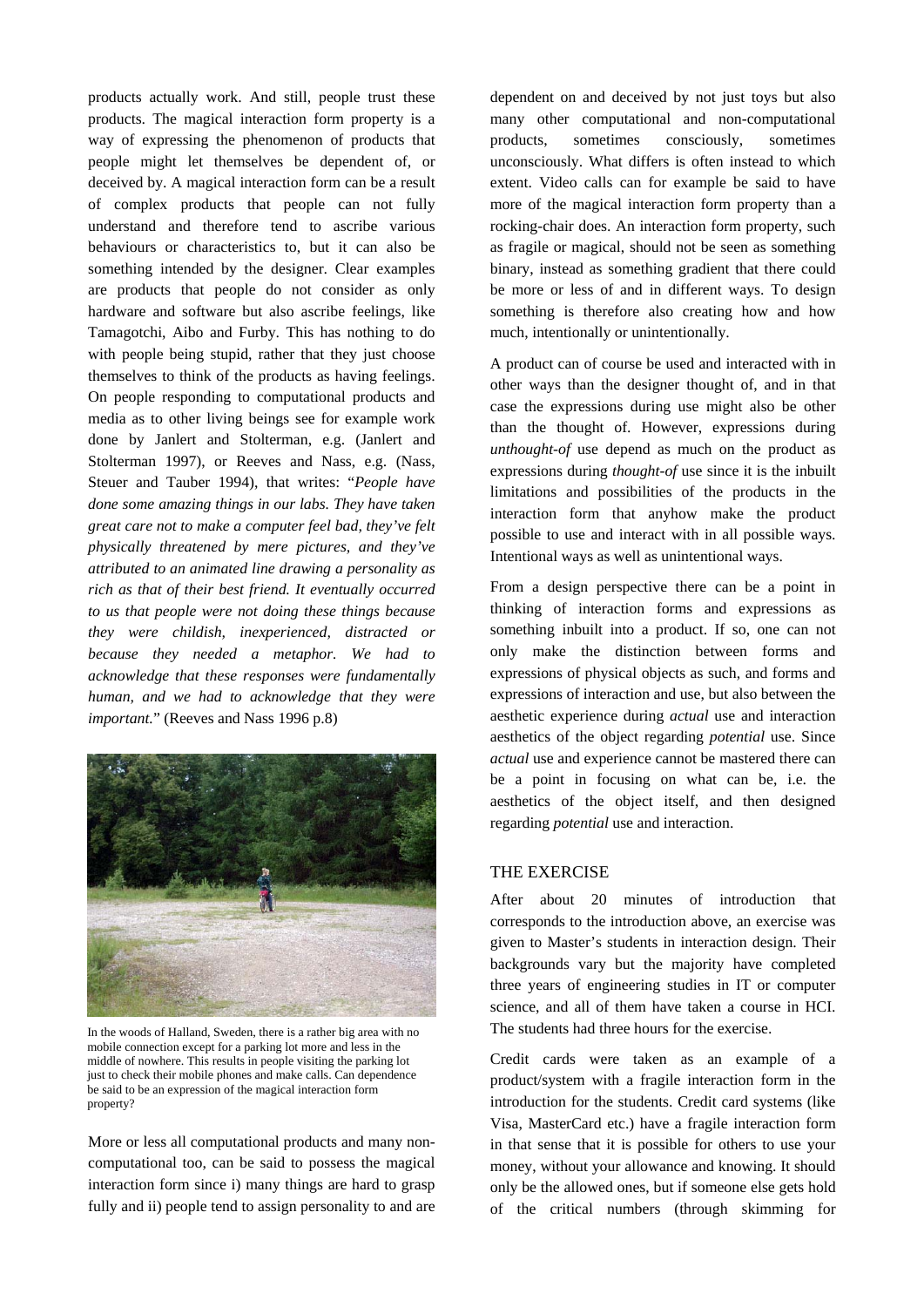example) the relation between interaction and function breaks: the ATM might keep one's card or there might be no money left when one would like to pay, a fragility that is a deliberately taken risk by credit card companies.



A fragile interaction form – it only takes the numbers on a card to be able to pay with someone else's money over Internet.

The example that was given on magical interaction form was the furniture in the Placebo project (Dunne and Raby 2001). Some of the pieces were presented, among them the GPS table: the table that uses GPS to position itself in the world and effectively triggers peoples feelings by showing the word Lost when it has lost the contact with the satellites. "*We like the idea that people might feel a little cruel keeping it indoors"* (Dunne and Raby 2001:79).

The difference between expression and impression was also discussed, where expression was said to be what the designer can work with, focus on and create when making something, while the impression is more difficult to master since it is the subjective impression a person has when interacting with a product. The impression can be due to the expression but many other things will most likely also affect it, like earlier experiences, mood and temper, or what the person had for breakfast and other factors that are more or less uncontrollable for the designer. The important puzzle to complete for the designer, though, is to think of which expressions that may lead to desirable impressions, from an interaction perspective.

<span id="page-3-0"></span>Half of the class of 32 students had first two tasks on fragile interaction form and thereafter one on magical interaction form and the other half had the opposite: two on magical and then one on fragile. They worked in groups of about five people. Both versions of the exercise had the same structure which means that the tasks were the same but the interaction form differed. Hence, it was only the interaction form and the examples, within parenthesis below, and some wording that differed. The exercises were introduced and given in Swedish. Here one of the two versions is translated into English.

## Exercise: INTERACTION FORM, EXPRESSION AND IMPRESSION

## Procedure

- 1. FRAGILE INTERACTION FORM (max 15 min.)
	- a. Write down some products/systems containing computational technology that have a fragile interaction form. Discuss in what way they are fragile.
	- b. Discuss and write down how it can be to experience the products/systems as fragile. (Negative? Positive?) What kind of expression exists during use? And what kind of impression among people may this expression lead to? Write down some examples. Does the impression differ whether a person is aware of that the product is fragile or not (for example thinks of it as something robust)? In that case how?

#### 2. FRAGILE INTERACTION FORM (about 90 min.)

a. Choose one of the below products to do the interaction design for.

Booking system for train tickets

A car

 Payment system for Västtrafik (*public transport company in west Sweden, my comment*)

An mp3-player

A mobile phone

- b. Try to identify design decisions that will affect whether the product will get a fragile interaction form or not. Write them down.
- c. Consider the consequences for the interaction a fragile interaction form might imply. How will the interaction be affected if the fragility breaks through and is noticed by the user/protagonist<sup>[1](#page-3-0)</sup>? Do you think the person will change the way he/she interacts with the product? (For example, might the person get nervous? May the trust in the product decrease/increase? Might it become

1

<sup>1</sup> Dunne refers to people as protagonists instead of as users in his dissertation Herzian Tales.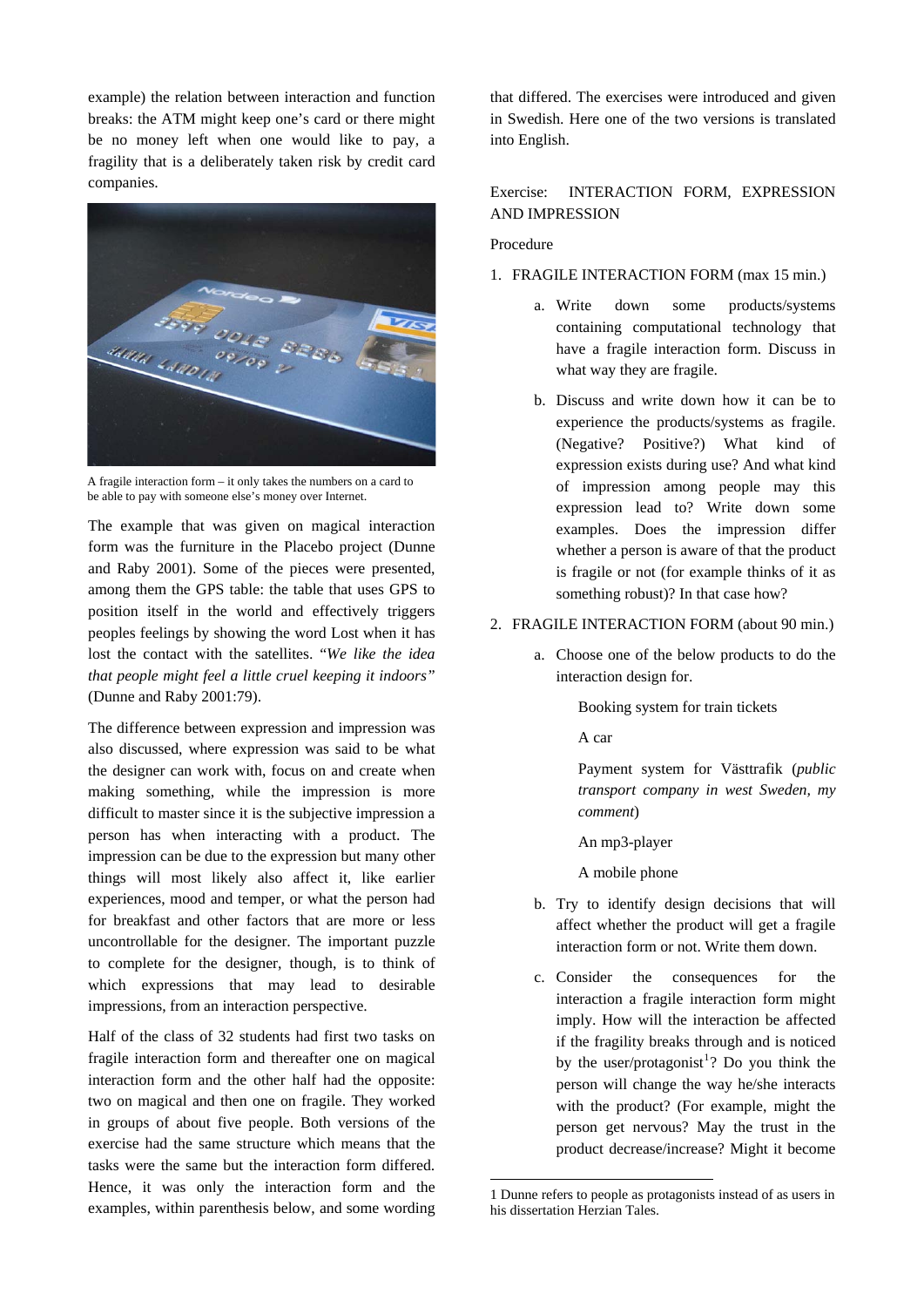more exciting to use the product? And in those cases, do you think it will affect how the person interacts?)

- d. Discuss expressions and potential impressions during use (contemplated use since real use does not exist yet since your design hasn't been manufactured and delivered.) Put name to and describe different expressions that a potential fragile interaction form might bring forth. Also write down which impressions among people these might lead to. (Might fragile interaction form lead to anxiety? Suspiciousness? Excitement? Distrust? A relaxed attitude?)
- e. Sketch how you will design your product out of the discussion above. Write down some central important design decisions and state reasons.
- 3. MAGICAL INTERACTION FORM (about 45 min.)
	- a. Choose one digital product that all in the group are familiar with. Redesign it so that you increase the magical interaction form. Write down the design decisions that lead to this.
	- b. Write down different user scenarios where different persons relate in different ways to the product. Some in a negative way and some in a positive way. (That is, can you make the product magical in such a way that you can take advantage of it?) Discuss how the different ways of relating to/attitudes might affect the interaction and the impression during use.
	- c. Now redesign the product so that the magical interaction form decreases. Analyse how this might affect the interaction and impression during use. Write down design choices that decreases the magical form.

## AIM

The aim with this exercise is to put focus on the design of the use of products from a design perspective, which means even before there is anything to analyse or test, on so called users. The point is to increase the awareness on how interaction is related to the expression of using a product, and to relate design decisions with expressions – with potential impressions. This might be a way to reflect more on critical design decisions and to support thinking out of the HCI-box, which means from an aesthetic and expressional perspective rather than the perspective of user studies. It is an attempt to put focus on the huge gap between user tests and questionnaires etc. where one focuses on the experience of using something, and the actual design/construction of the object. This is something we think can be extra important when the students have been educated in HCI but are unused to reflect on the design process.

## RESULT

Some of the things that were considered by the participants:

One group on magical interaction form chose an mp3 player. They concluded that the interaction form would be more magical if there where no indications on the player of what it was doing, and less magical if the player instead was more transparent. They had some thoughts on whether things with a magical interaction form might gain some kind of respect, more than unmagical things – that unmagical things might be regarded more just as tools while a magical mp3-player may possess *the power* of playing music. They chose to design a magical player by the shape of a teddy bear where one interacted through cuddling. They discussed the experience of a random function that introduces new songs the listener should also like, that one could get disappointed or that one could get in good mood. (Here they focused on the experience of the intentional interaction, not so much on expressions.) In the last task, where the interaction form switched from magical to fragile, they chose a mobile phone. To increase the fragility they suggested that one have to hold the phone in a certain way otherwise it will fall apart, and that the phone will most often not work without the handsfree plugged in. To instead decrease the fragility they suggested not cutting off phone calls even if the money runs out (if 'paying as you go'). They concluded that one can build things in a certain way to give a solid expression but, on the other hand, one can build in fragility to direct users' behaviour.

Other examples of things that were discussed to increase the magical interaction form in an mp3-player, in another group, were that the player should react to how quickly one was using the menu/buttons and having the choice of the music being played controlled by an accelerometer. This last alternative was discussed to be experienced as nice on some occasions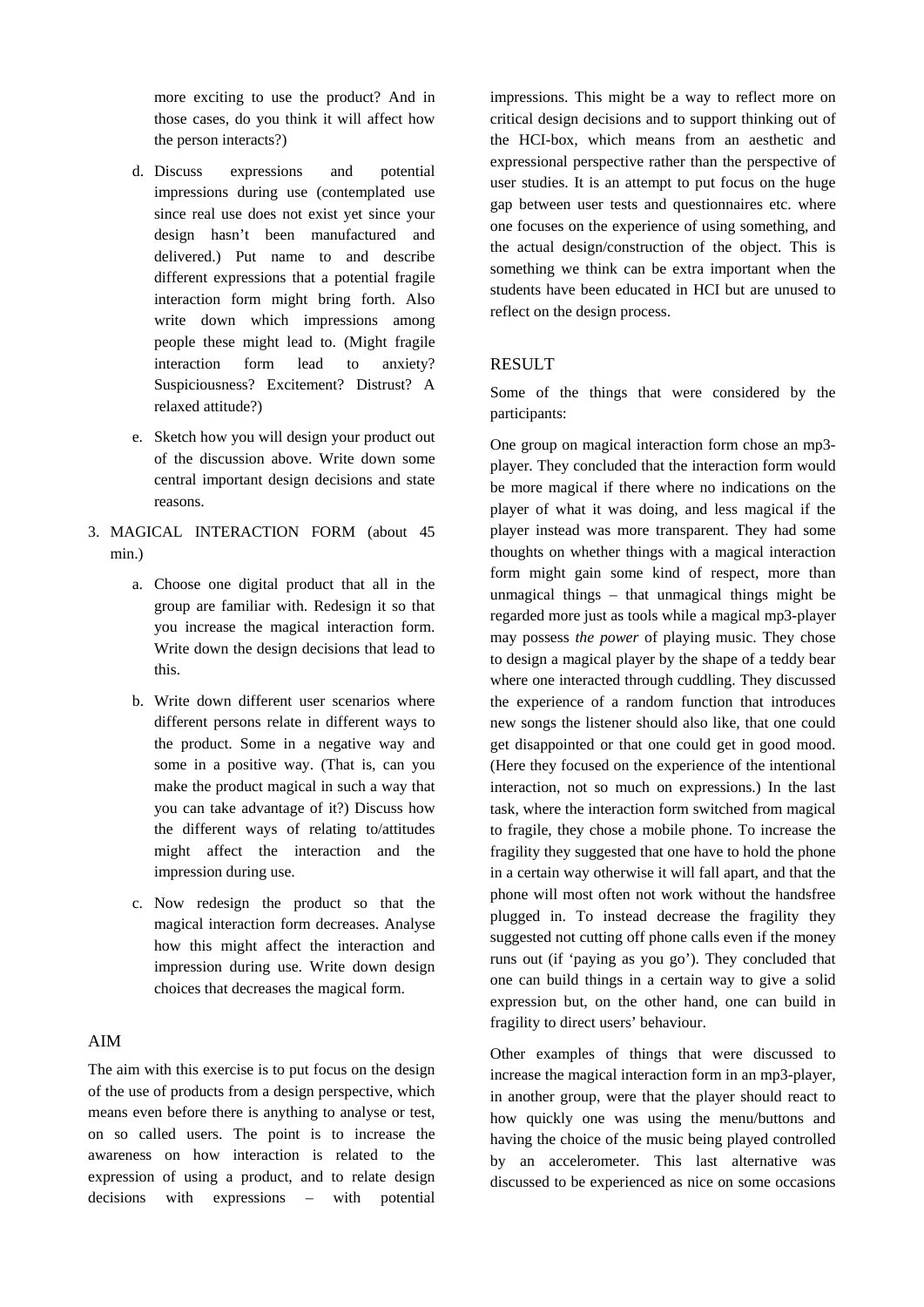but also annoying if one for example wanted to listen to rather calm music on a bumpy bus-ride.

Another group on magical interaction form chose a car. They thought of how it would be if the car was more like a living being, and a being that wanted to be clean. If soiled and muddy the car would only drive willingly to the car wash. They concluded that a car with a magical interaction form could make people suspicious and thoughtful, and lead to a dissociation.

Another group also chose a car but were looking at fragile interaction form. They thought of different ways of giving feedback and present things. For example of the importance of proper sound feedback when closing the boot, and that the sound when locking/unlocking the car could be done ambiguous – with a time delay or using the same sound for both activities – so that people might tend to check the door by hand every time anyway, and that automatic braking assistance (with the aim to reduce the braking distance) and automatic distance control systems might make people feel insecure instead, depending on how implemented and displayed.

Another group also on fragile interaction form chose a mobile phone, they were discussing how buttons on a mobile phone can feel right and can click and enter just right on time, or feel cheap and making the user frustrated, irritated, anxious and/or annoyed. They concluded that a phone's fragile interaction form can make the user being more careful. They thought about how people like to master things, that a product with a fragile interaction form might be regarded as a professional product since 'foolproof systems are used only by fools'. So the question is: Can one kind of well thought-out fragility support the feeling of being the master? They also discussed another side of fragile form, that users may adapt to the interaction by compromising with their selves.

### DISCUSSION

In this exercise the students were encourage to write down several things and the exercise was also handed out printed. The reason why the exercise was held in this way was due to the large number of participants (more than 30 persons) which made it hard to talk properly with all groups during all phases of the exercise. To get the thoughts on paper made it possible to return with feedback afterwards. And the second reason is simply that on this occasion, in addition to the purpose of exercising something, the point was also to collect some material about how the exercise went along, and thus notes were one form of documentation. However, as an exercise as such, the written format can and perhaps even should be abandoned, important though is to make sure that the reflections are formulated and discussed properly anyway even if not written down.

One rather clear thing during the exercise was that it was easy for the participants to fall back on thinking about the material itself, instead of about the interaction form. For example thinking of fragile materials, like ceramics and certain plastics or things with loose screws, instead of for example how a misunderstanding might take place during the use of a product. My impression was that they were slightly unaware of this, that they wrote down fragile things side by side with things with a fragile interaction form. Constant supervision was needed to question what they actually thought of and to re-focus. Probably one contributory cause to this is the unclear wording in the tasks where formulations such as things *have* a fragile interaction form are mixed with that things *are* fragile. Even if one can say that a thing is fragile and aim at the interaction form, this simplification is unnecessary in an exercise. The distinction between the two things is important to make clearer in future exercises, otherwise the point might be missed.

In a way this also was shown in the result of the different tasks. The first task was made for warming up, to elucidate the concept within the group so that they would get more familiar with it and have the same idea of what fragile/magical interaction form is about. That seems to have worked out well. When the groups came to the more comprehensive second task they were more familiar with the concept and had gathered some speed. In the last task, though, the interaction form switched which caused problems for several groups. They were not as familiar with this other notion and were far more confused than during the second task, irrespectively of which interaction form they worked on. In the result of the last task very few groups presented as good/full material as in the second one, which I think due to the procedure/agenda of the exercise and to the limited time, rather than to the task itself. One point in the last task that didn't really come forth was to, explicitly, both consider what might increase and decrease the interaction form.

Lesson learned from this time is that one should probably only deal with one interaction form in one session, and that the exercise above should be extended over several sessions instead, where there should be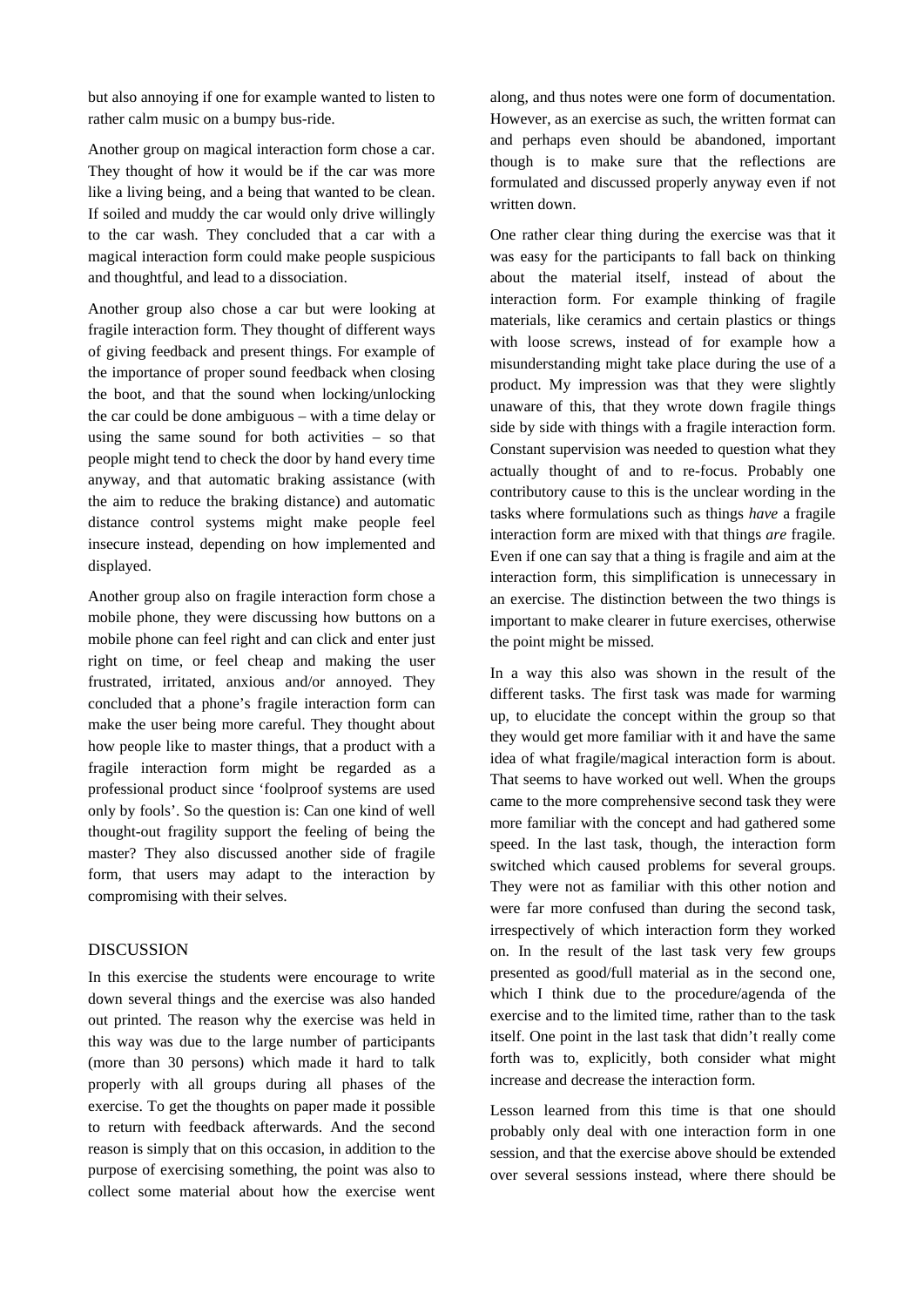time for reflections and open discussions in the class in between.

One should perhaps also refine the exercise, so that the focus shifts from expression to impression in different exercises. This as a way to reduce the risk that the participants only focus on the users' experience instead of on expressions. A clearer introduction might also help. And formulations such as *contemplated* use should instead be reframed as *potential* use, to increase the awareness that focus is not on designing the actual experience but the object. cf. (Redström 2006). This since the object might lead to very different kinds of use than the contemplated use, also to unthought-of use.

There were several occasions where there was a discussion on how different design decisions might affect the expressions of interaction. For example how it might be driving around with different kinds of automatic braking systems, or how a very expensive Chinese vase on the roof of a car  $-$  that the car was unable to drive without – would force people to plan ahead when driving and to drive smoother. But one conclusion is though that one should strive to emphasise this more during the exercise, there would be a good point if these discussions on the connection between different design choices and interactions had been brought even further and been more precise. Again, that this wasn't the case was probably also due to the time limit and that the exercise was rather compact.

Several groups chose in task 2e (Sketch how you will design your product out of the discussion above) to make something that would increase the fragile or magical interaction form, though it was not expressed that they would. I wonder if the reason to this has something to do with that they actually found some aspects of the fragile and magical interaction form that could be fruitful.

I think that the participants considered things from a new perspective and in a way might have extended their thinking. An example is the thought of that people like to master things and that this could be regarded in the interaction design process. Or the thought about that there might be a relation between magical interaction form and respect.

I think this is a hard exercise to do, which in a way also showed in the result. But I do interpret the reflections and ideas on form and expressions the participants discussed as indicating that the exercise worked, as a first step. An example of this is the conclusion that a car with a magical interaction form could make people suspicious and thoughtful, introducing distance between the driver and the car. And one thing that is interesting, with this example and with other things that were discussed, is that the things one might regard as people's feelings (e.g. suspiciousness and thoughtfulness) might be regarded instead as interaction form expressions. I.e. that suspiciousness and thoughtfulness might relate to the interaction form itself, and strictly speaking, things one might want to, or might not want to, put into the design, just as high speed. In that case it could be part of an interaction design language where designers can discuss how they could decrease the interaction expression of suspiciousness in for example a car (when for example discussing how different automatic safety systems should work and be presented to the driver).

### ACKNOWLEDGEMENTS

Acknowledgements to all participants of the exercise at IT-university, Gothenburg! Thank you also to Lars Hallnäs and the reviewers for good comments and to Marcus Bergman for advice on my written language.

#### **REFERENCES**

Dunne, A. and F. Raby. 2001. *Design Noir: The secret life of electronic objects*. August/Birkhäuser.

Hallnäs, L. 2004. Interaction design aesthetics. *Aesthetical approaches to human-computer-interaction – Proceedings of the NordiCHI2004 workshop*. eds. O.W.Bertelsen, M.G.Petersen and S.Pold, (DAIMI PB-572) ISSN 0105-8517.

Janlert, L.-E. and E. Stolterman. 1997. The character of things. *Design Studies*. Vol.18, no.3, pp.297-317. Elsevier.

Landin, H. 2005. Fragile and Magical – Materiality of Computational Technology as Design Material. In *Proceedings of the 4th Decennial Conference on Critical Computing: between Sense and Sensibility*. eds. O.W.Bertelsen, N.O.Bouvin, P.G. Krogh, and M. Kyng. CC'05. pp.117-120. ACM Press.

Landin, H. 2006. *Fragile and magical interaction forms: an approach to interaction design aesthetics*  Licentiate thesis of Engineering, Department of Computer Science and Engineering, Chalmers, Gothenburg. Sweden.

Löwgren, J. and E. Stolterman. 2004. *Thoughtful interaction design. A design perspective on Information Technology*. MIT Press, Massachusetts.